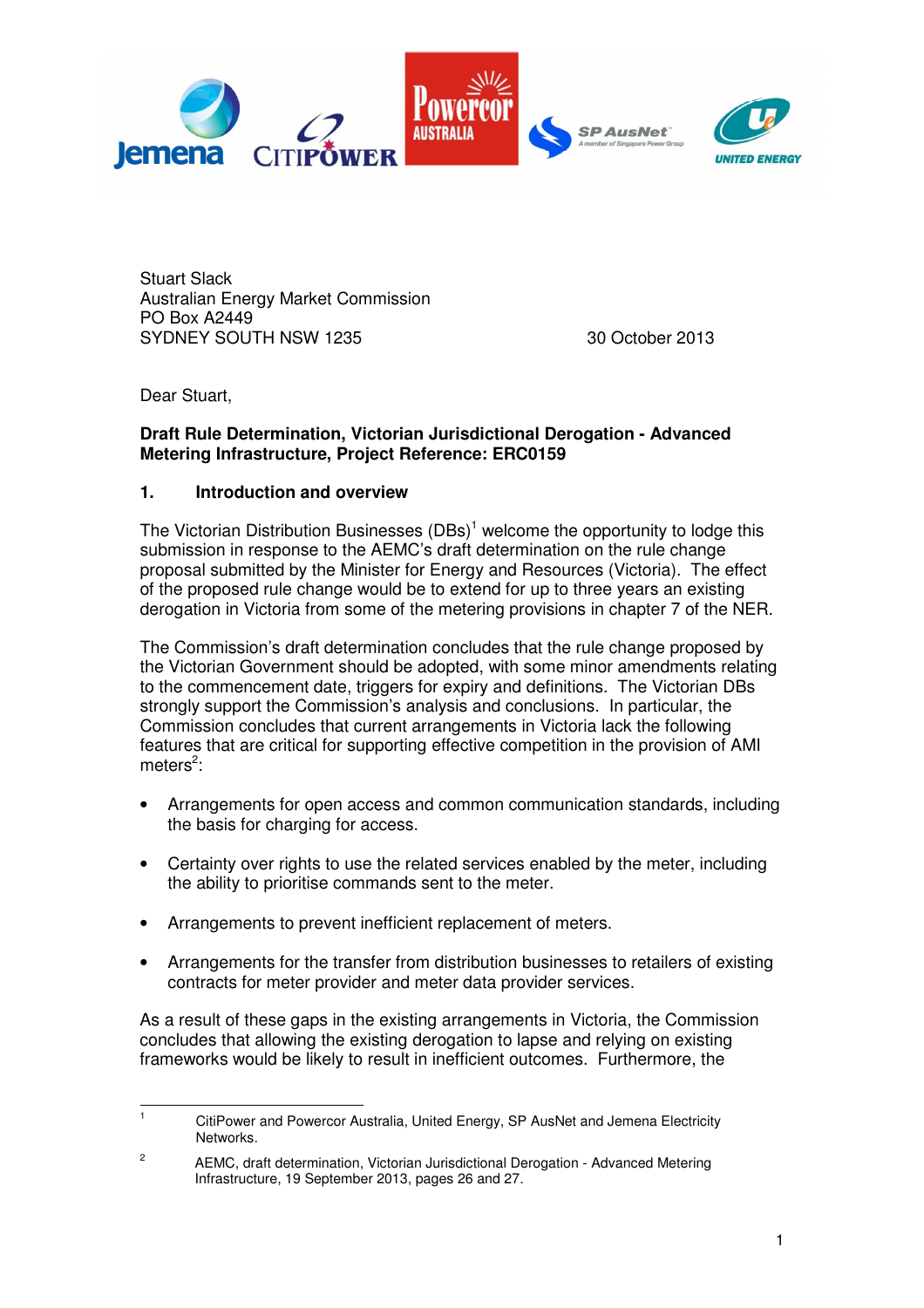Commission concludes that allowing competition to be introduced from 31 December  $2013^3$ :

- would be unlikely to achieve very much in the way of better third party access to AMI meters or more competitive provision of meters and related services; and
- would be likely to result in uncertainty about the ability of existing systems and processes to accommodate a change in responsible person, creating costs and additional risks.

The Victorian DBs strongly support the Commission's findings. In particular, the benefits of introducing competition from 31 December 2013 are likely to be modest at best, while the potential costs of allowing competition to be introduced, without the necessary regulatory framework, business protocols and systems in place, are likely to be significant. Weighing up the costs and benefits indicates clearly that it would be highly imprudent to allow the derogation to lapse.

In our submission to the Commission's earlier consultation paper<sup>4</sup>, the Victorian DBs also highlighted potential safety and reliability issues that would arise if competition were introduced in advance of industry processes, including ESV safety cases, being settled. In relation to reliability issues, the Victorian DBs explained that unless the necessary business protocols and B2B arrangements are put in place, distributors will not have sufficient information or authority to resolve outages in a timely manner. For example:

• A distributor will be unaware whether an apparent customer outage is due to remote de-energisation by the retailer.

A distributor responding to an outage would not be authorised to correct a fault with a retailer-provided AMI meter. In both cases, the customer may be subject to additional costs to cover the distributor's wasted truck visit, as well as the inconvenience and potential costs associated with the delay in supply restoration.

The Commission's draft determination concludes that there is conflicting evidence from stakeholders regarding the consequences for safety and reliability, if the derogation were allowed to lapse. In effect, the Commission explains<sup>5</sup> that it already has sufficient grounds for accepting the proposed rule change, and therefore there is no need to opine on the network reliability and safety issues.

While the Victorian DBs concur with the Commission's logic that there is no need to address the network reliability and safety issues if there are already sufficient reasons to accept the rule change proposal, it would be equally valid to apply the precautionary principle in considering these matters. In particular, the precautionary principle would place the burden of proof on those advocating the introduction of competition to demonstrate that there is no risk to safety and reliability if the derogation were allowed to lapse.

l

<sup>3</sup> Ibid, page 27.

<sup>4</sup> Joint submission by the Victorian Electricity Distribution Businesses to the AEMC's Consultation Paper, 1 August 2013, pages 10 and 11.

<sup>5</sup> AEMC, draft determination, Victorian Jurisdictional Derogation - Advanced Metering Infrastructure, 19 September 2013, pages 47 and 50.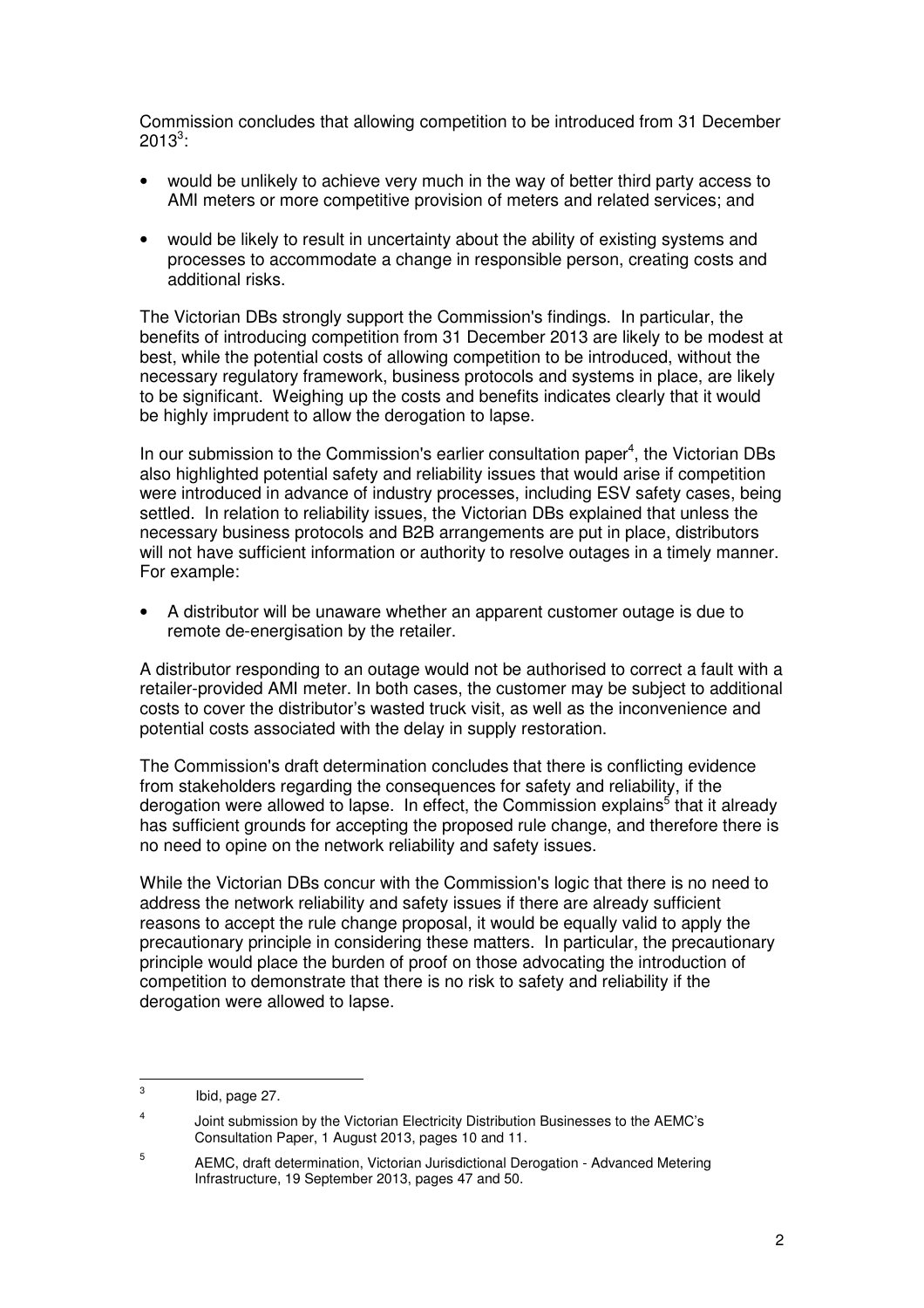In applying the precautionary principle, it is important to note that the introduction of competition in the provision of AMI meters to small customers would effectively transfer activities currently undertaken by distributors to retailers or their agents. Without establishing business protocols and B2B arrangements to facilitate these changes, there is a strong likelihood that service and performance gaps will emerge. While it may be possible to address these gaps as they arise, in the Victorian DBs' view, this approach would expose customers - including in particular life support customers - to unacceptable risks. The Victorian DBs continue to regard these issues as further reasons to support the proposed rule change.

The Victorian DBs' submission to the Commission's earlier consultation paper provided a detailed analysis of the difficulties that would arise if the derogation were allowed to lapse on 31 December 2013. The points raised in our earlier submission remain valid, so it is not necessary to repeat those points here. Instead, this submission provides high-level commentary on the following matters:

- The Commission's assessment approach in its draft determination;
- The Commission's principal reasons for accepting rule change proposal; and
- The timeframe for extending the derogation.

Each of these matters is addressed in turn below.

#### **2. The Commission's assessment approach**

The Victorian DBs strongly support the Commission's assessment approach, which considers the likely costs, benefits and efficiency impacts of two options $6$ :

- (A) not making the proposed rule, allowing retailers to elect to be the responsible person for AMI meters, and therefore introducing competition in small customer metering services in Victoria; or
- (B) making the proposed rule, and therefore continuing distribution business exclusivity for AMI meters until a national framework for competition in small customer metering and related services is established.

In undertaking this assessment, the Commission addresses the following issues<sup>7</sup>:

- the adequacy of existing frameworks for competition in small customer metering and related services, and therefore the likely impacts of allowing the existing derogation to lapse, including impacts on consumer confidence and engagement;
- the incremental benefits of introducing small customer metering competition in Victoria before a national framework is established, including impacts on innovation in metering and related services; and
- the appropriate duration of a new derogation.

The Victorian DBs consider that these issues, together with the Commission's assessment approach, provide a sound framework for assessing the rule change proposal. In accordance with section 88(1) the National Electricity Law, the

 6 Ibid, page 15.

<sup>7</sup> Ibid, page 15.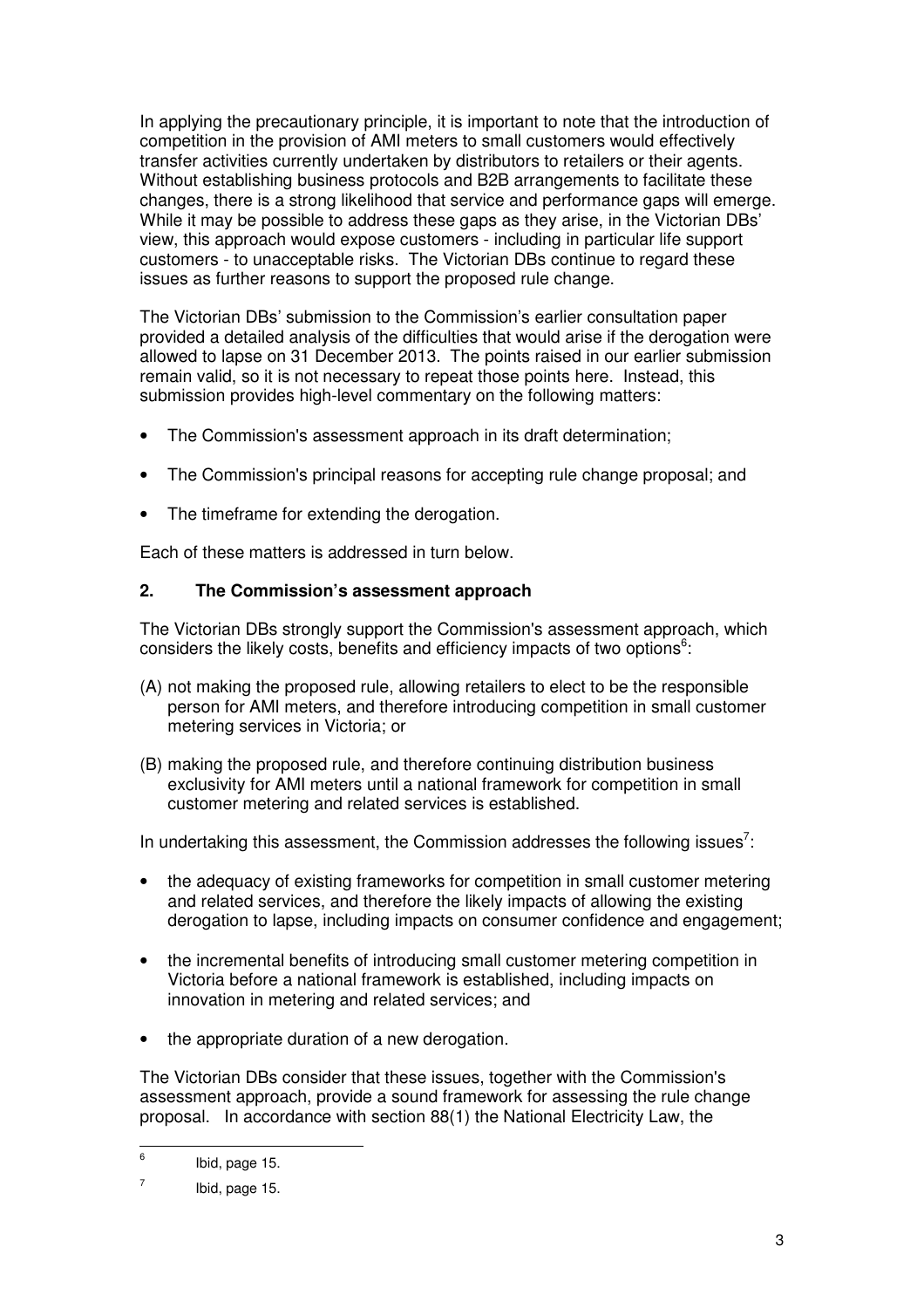Commission must consider whether the rule change proposal will or is likely to contribute to the achievement of the National Electricity Objective, which is set out below:

"The objective of this Law is to promote efficient investment in, and efficient operation and use of, electricity services for the long term interests of consumers of electricity with respect to—

- (a) price, quality, safety, reliability and security of supply of electricity; and
- (b) the reliability, safety and security of the national electricity system."

In the context of the rule change proposal to extend the metering derogation in Victoria, it is helpful to focus on the following particular aspects of the National Electricity Objective:

- The objective is concerned with promoting efficient investment in, and efficient operation and use of, electricity services. The objective is clearly focused on efficiency, not competition. While competition may facilitate efficient outcomes, it does not guarantee them, nor is competition an objective in itself. Importantly, if the derogation were allowed to lapse on 31 December 2013, competition would be promoted at the expense of efficiency. This is because competition would be introduced without the regulatory framework and business processes that are necessary to foster efficient outcomes.
- The objective is also concerned with the long term interests of consumers. The objective is not concerned with short term benefits, nor is it concerned directly with the commercial interests of the industry participants. While some industry participants may have a narrow commercial interest in expediting the introduction of competition, the National Electricity Objective directs the Commission to consider the long term interests of customers.

In many respects, the submissions that advocate the early introduction of competition focus on the immediate short term benefits, at the expense of introducing a regulatory framework, business systems and processes that are required to promote the long term interests of consumers. These submissions seek to put short term benefits ahead of the long term interests of consumers – and as such do not promote the National Electricity Objective.

The Victorian DBs support the Commission's assessment approach because it gives appropriate weight to the National Electricity Objective, and its focus on efficiency and the long term interests of consumers.

#### **3. Commission's principal reasons for accepting rule change proposal**

In this section, the Victorian DBs comment on the Commission's reasoning for extending the derogation. The Victorian DBs regard it as more constructive to focus on the reasoning presented in the draft determination, rather than responding to all of the matters raised in stakeholders' submissions.

The Commission sets out three principal arguments for extending the derogation:

- Absence of a viable framework;
- National arrangements are being developed; and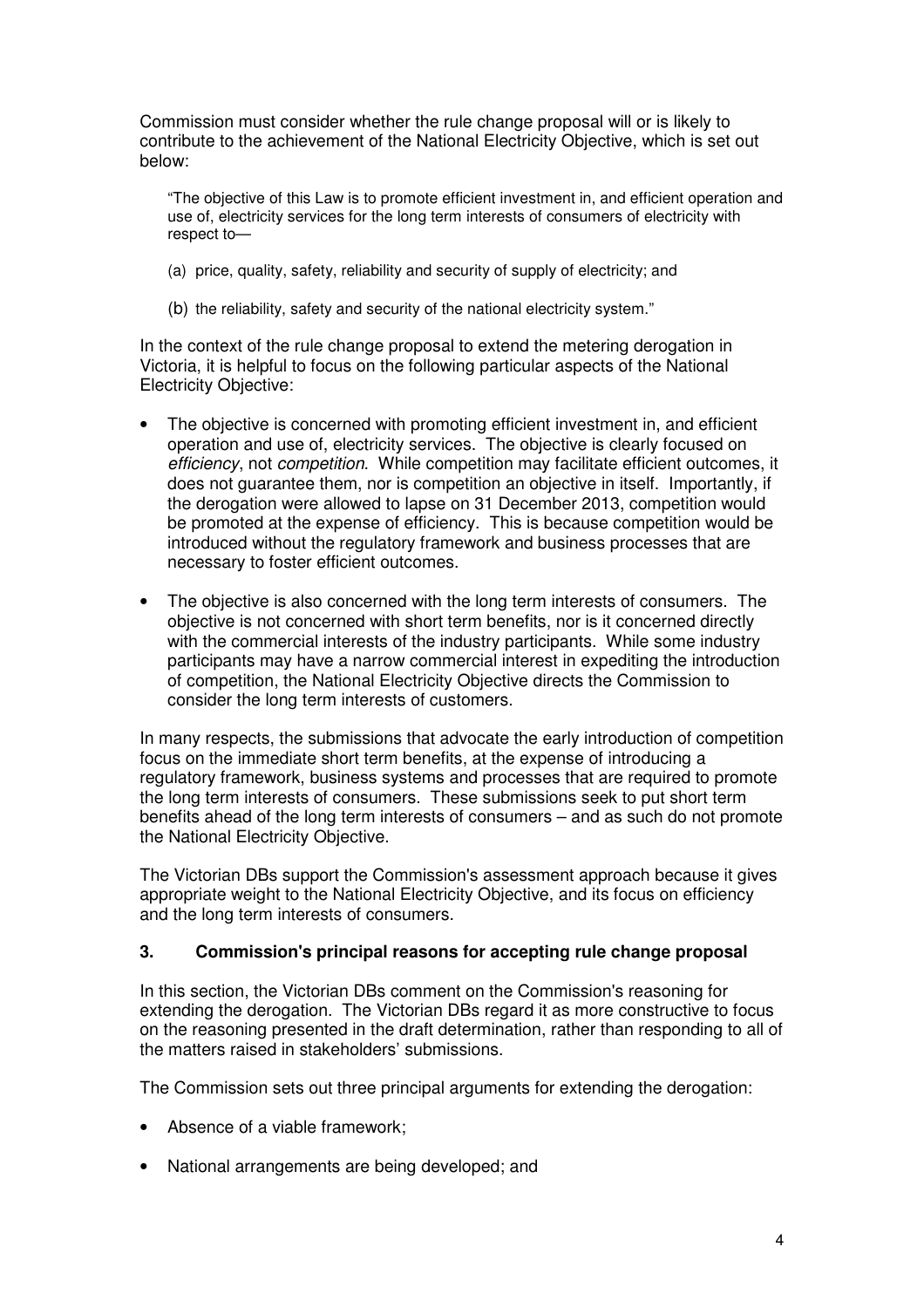• Establishing Victorian-specific arrangements would be inefficient.

Each of these arguments is discussed in turn.

## **3.1 Absence of a viable framework**

The Commission concludes that the existing Victorian framework is not "fit for purpose" in terms of facilitating effective competition in the provision of AMI meters. The Commission comments as follows<sup>8</sup>:

"There is not currently a clear and viable framework for commercial contestability in AMI metering and related services in Victoria. AMI meters have recently been deployed to the majority of small customers in Victoria, meaning that they provide a high degree of functionality and assets are near the beginning of their lives. The framework for contestability needs to allow the benefits of that investment to be realised. It needs to enable competition in meter-related services, as well as competition to provide the meters themselves. In the absence of such a framework, expiry of the existing derogation could result in uncertainty about the ability of systems and processes to apply after a change in responsible person, which might limit consumer benefits from the existing investment."

The Victorian DBs agree with the Commission that as AMI meters are currently at the beginning of their asset lives, the efficiency benefits from introducing competition are likely to be very limited. Furthermore, it is inefficient to replace highly functioning and recently installed AMI meters. The Victorian DBs note that a properly designed regulatory and commercial framework would inhibit the inefficient replacement of assets, such as AMI meters. On the other hand, if the appropriate regulatory and commercial arrangements are not put in place, then inefficient asset replacement may well occur.

It is noteworthy that some submissions argue that the introduction of competition will deliver lower metering prices and enhanced services. Other submissions, which also advocate allowing the existing derogation to expire, suggest that the volume of competitively provided meters will be very low, at least initially. The pertinent question, however, is whether allowing the early introduction of competition will deliver genuine efficiency benefits that are in the long term interests of consumers.

In relation to this latter point, the Commission correctly notes that a framework for contestability needs to be developed if the benefits from the substantial investment already made in AMI meters are to be realised. This framework needs to unbundle metering services from the provision of meters in order to facilitate competition in both activities. If competition were introduced in the absence of such a framework, then limited, if any, efficiency benefits will be achieved. While retailers or their agents may find it commercially viable to compete in the provision of AMI meters, customers will ultimately not be the beneficiaries of that competition.

In addition to the absence of an appropriate framework, the Commission has also recognised that there are capability gaps in the business systems and processes that are required to facilitate competition. The Victorian DBs strongly agree with the Commission's observations in this regard. As explained in the Victorian DBs' submission to the Commission's Consultation Paper, introducing competition without the necessary business systems and processes in place will impose unacceptable costs and risks on the industry and its customers.

 $\overline{a}$ 

<sup>8</sup> Ibid, page 12.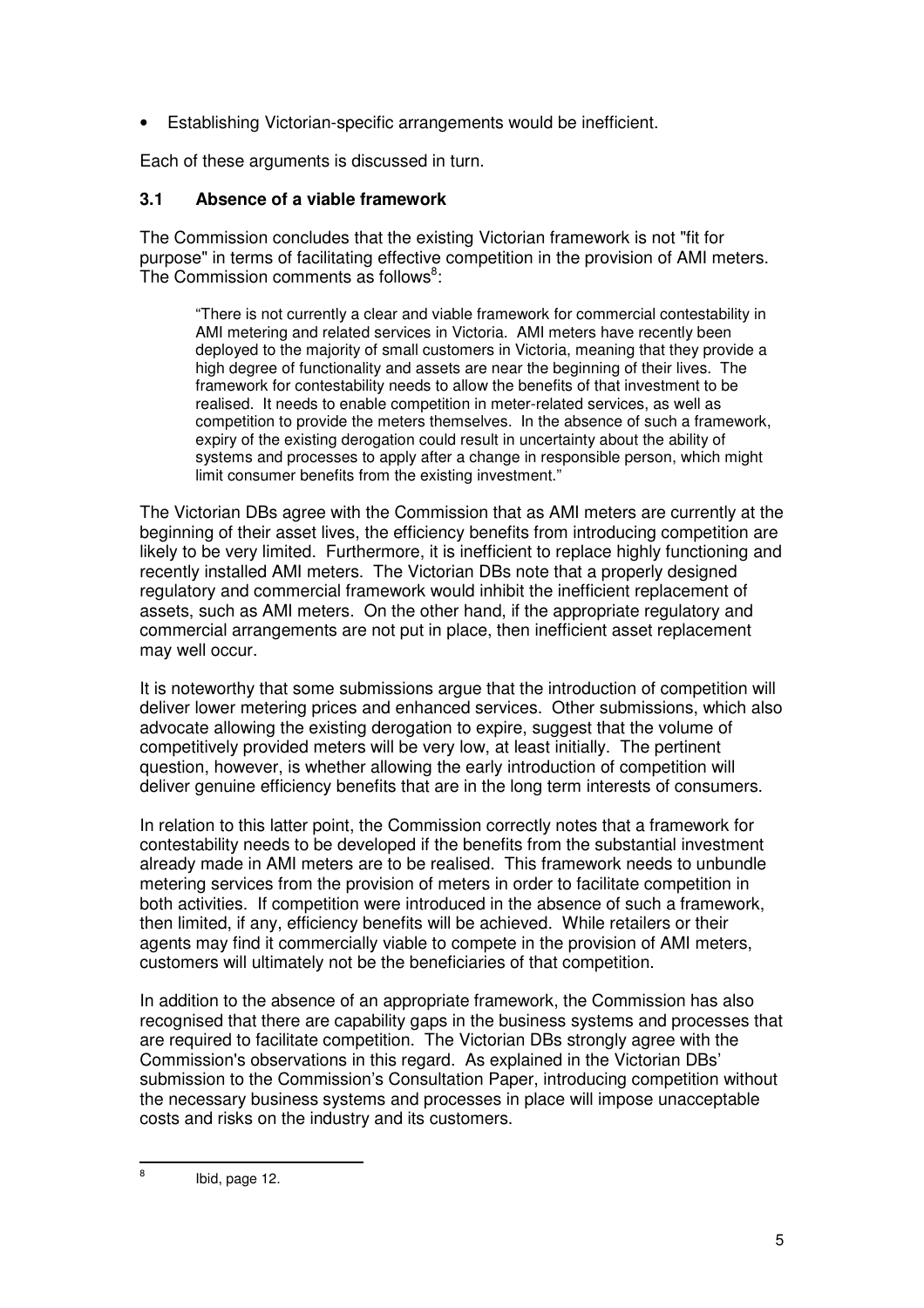# **3.2 National arrangements are being developed**

The Commission explains that a national framework to facilitate competition in the provision of AMI meters is currently being developed. The Commission describes the national framework in the following terms<sup>9</sup>:

"A national framework for competition in small customer metering and related services is being progressed in response to the Power of Choice review. The framework will establish a minimum agreed functionality for meters, open access and common communication standards, certainty over rights to use the related services enabled by the meter and a metering coordinator role to protect investments in metering, thereby addressing the risk of inefficient meter replacement when customers switch retailer."

The Victorian DBs note three important points from the Commission's reasoning:

- The national framework is currently being developed and, in the context of the National Electricity Market, it is appropriate that these arrangements apply in Victoria.
- The national arrangements must include protection arrangements and a transition plan for all sub-160 MWh customers. This will require recognition and possible harmonisation of the alternative definitions of "small customers" that are presently defined in the Consumer Administration and Transfer Solution (CATS), NECF and the Energy Retail Code in Victoria.
- The national framework is fundamentally different from the existing arrangements in the rules, which would apply if the derogation in Victoria were allowed to lapse.

All of these issues are important, but the third point raises a fundamental objection to the proposition that the derogation should be allowed to lapse on 31 December 2013. In particular, the Commission's Power of Choice report concluded<sup>10</sup> that there should be open access to metering data and competition in the provision of meter-related services, which is independent of meter ownership. This design will facilitate competition – and more importantly will do so in a manner that delivers genuine benefits to customers.

The basic difficulty with the proposal to allow the existing derogation to expire is that it would advance a model of competition that is contrary to the design set out in the Commission's Power of Choice report. In other words, it would accelerate a form of competition that the Commission has already concluded would not promote the long term interests of consumers. The orderly introduction of competition not only requires appropriate systems and processes to be in place, but it also requires an appropriate regulatory framework. At present, that framework is still in its early development phase.

 $\overline{a}$ 

<sup>9</sup> Ibid, page 12.

<sup>&</sup>lt;sup>10</sup> AEMC, Final Report, Power of Choice Review - giving consumers options in the way they use electricity, 30 November 2012, pages 110 and 111.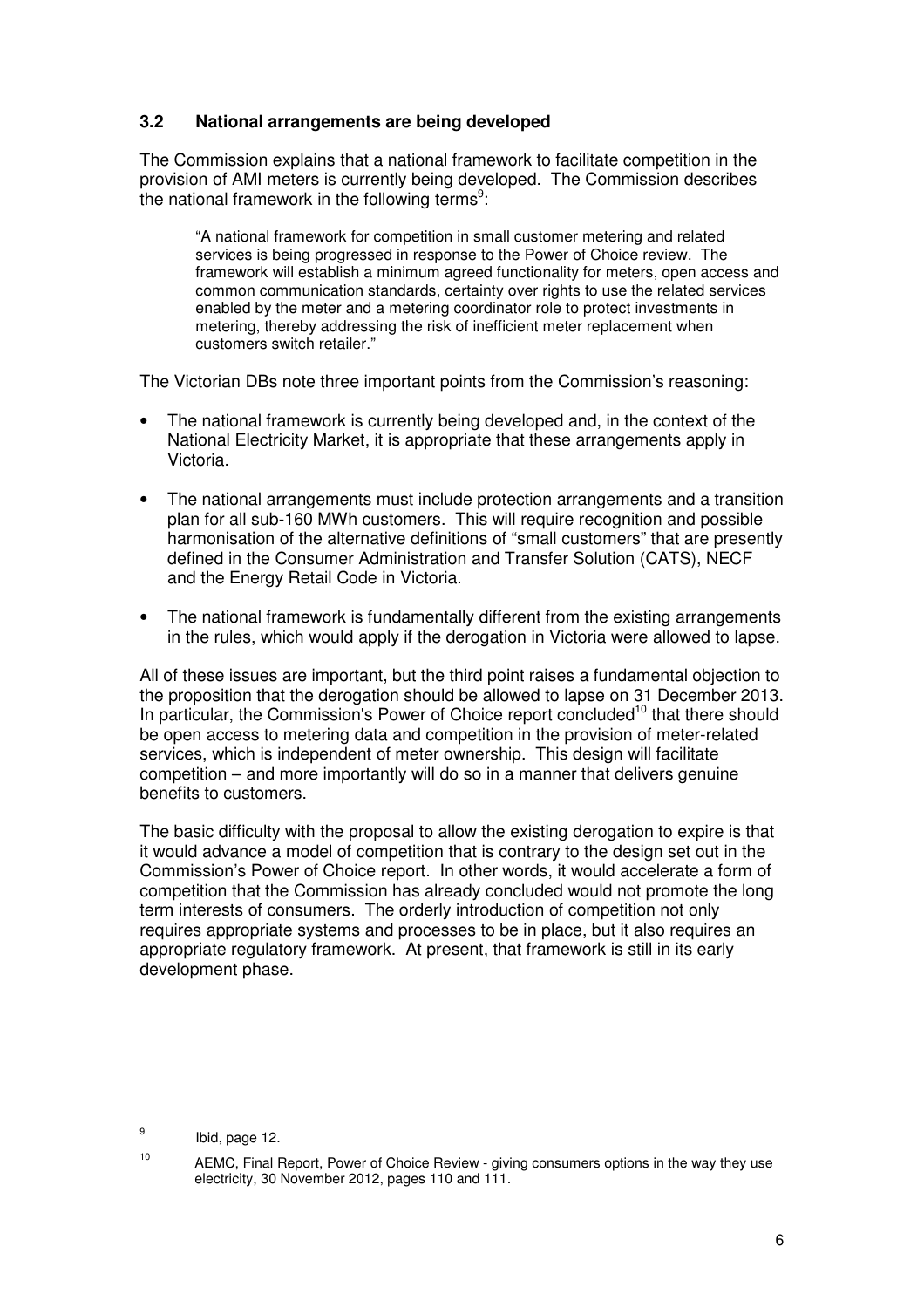# **3.3 Establishing Victorian-specific arrangements would be inefficient**

The Commission explains that the timing for the development of the national arrangements does not support the expiry of the Victorian derogation on 31 December 2013. The Commission explains this point as follows<sup>11</sup>:

"Although SCER has agreed to progress the Power of Choice recommendations, and to progress smart meter customer protections, the details of how these frameworks will be implemented will not be resolved in time for Victoria to adopt them when the current derogation expires. Victoria would therefore need to establish its own specific arrangements for competition in metering and related services and its own customer protections, if the current derogation lapses. This would result in an inefficient duplication of costs that are being incurred through the national process. It would also be likely to create an undesirable divergence from national arrangements, increasing costs for retailers and providers of metering and related services that compete in multiple jurisdictions."

The Victorian DBs agree with the Commission that it would be inefficient to develop Victorian-specific arrangements to introduce competition in the provision of AMI meters. In particular, there would be an inefficient duplication of effort in developing arrangements in Victoria and nationally. Furthermore, additional resources would be required to achieve convergence if the Victorian arrangements did not precisely mirror the national arrangements.

A further question arises as to whether Victorian-specific arrangements could be developed in time to facilitate competition from 31 December 2013. The Victorian DBs' earlier submission to the Commission's Consultation Paper explained that the necessary changes could not be introduced within that timeframe. Furthermore, the Victorian DBs queried whether industry players would devote the necessary resources to develop arrangements for Victoria, in the knowledge that these arrangements would ultimately need to transition to the national regime.

The Victorian DBs also note the Commission's concern that pursuing a Victorian solution could have detrimental impacts on the development of a national process<sup>12</sup>. In particular, the Commission commented that if the industry sinks resources into developing a Victorian solution:

- This may create a reluctance to develop a new set of national arrangements based on a different set of principles which are consistent with the Power of Choice recommendations; and
- Resources may be diverted from the national process.

From the Victorian DBs' perspective, it is a moot point whether the development of a Victorian-specific solution would undermine or be undermined by the parallel development of the national arrangements. More importantly, the key conclusion is that it would be both impractical and inefficient to develop Victorian-specific arrangements. Furthermore, if the derogation were allowed to lapse on 31 December 2013, the resulting competition would proceed in the absence of effective regulatory and commercial arrangements such as those set out in the Commission's Power of Choice review.

 $11$ <sup>11</sup> AEMC, draft determination, Victorian Jurisdictional Derogation - Advanced Metering Infrastructure, 19 September 2013, pages 12 and 13.

 $12$  Ibid, page 28.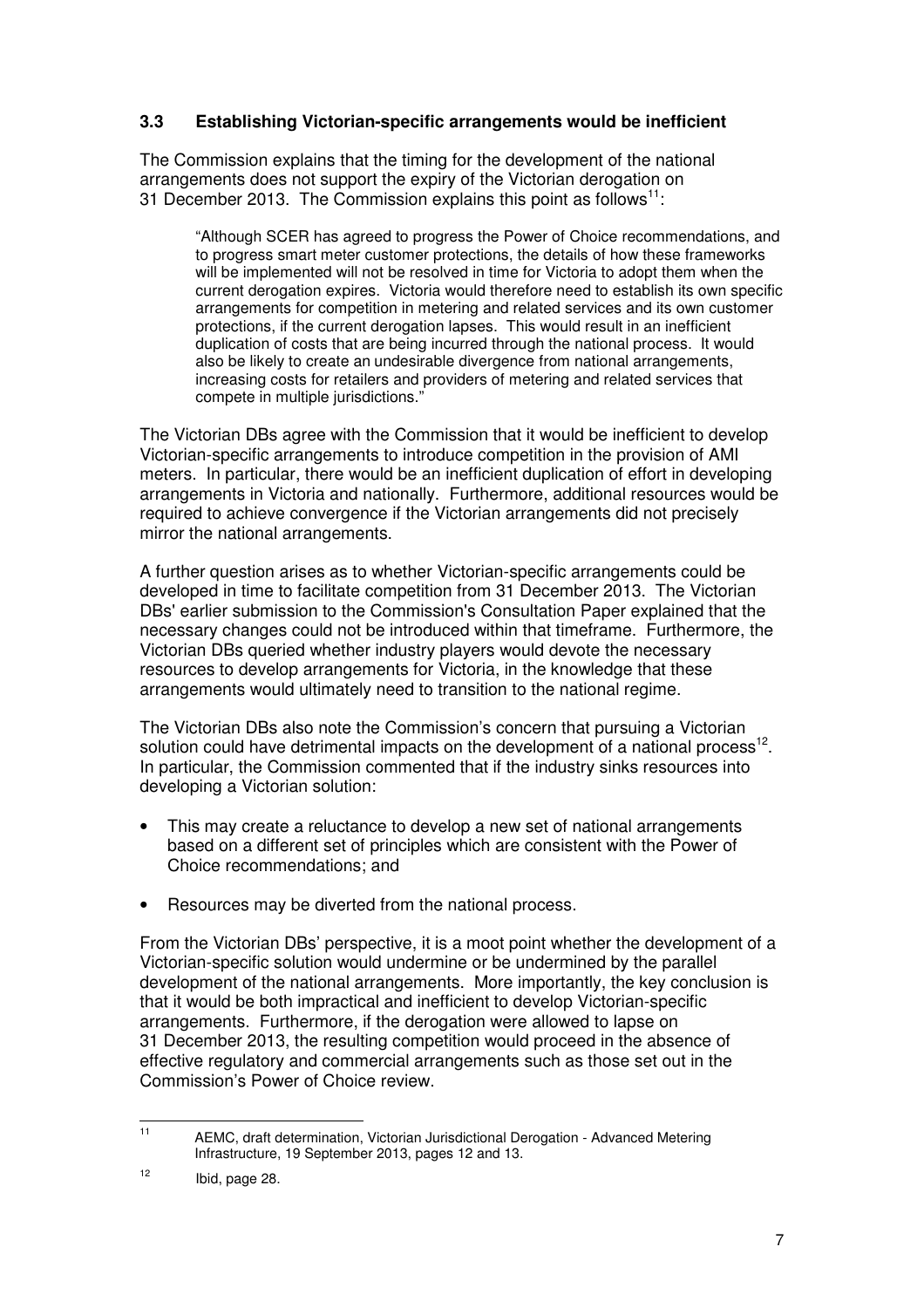# **4. Timeframe for extending the derogation**

The Commission makes the following observations in relation to the Victorian Government's proposed timeframe for extending the derogation $13$ :

"The Victorian Government's proposal of three years as the fallback duration is based on an expectation that the national arrangements be established by the end of 2015, while allowing some contingency in case the national process is delayed.

The fallback duration needs to be at least as long as the expected time for the establishment of national arrangements. It also needs to allow for time to put in place the transitional arrangement for Victoria to migrate to the national framework."

The Victorian DBs' submission to the Commission's Consultation Paper indicated the companies' support for the proposed extension of the derogation. In particular, the Victorian DBs noted that the proposed timing should be sufficient for the national framework to be settled and for the Victorian industry to establish the necessary systems and processes to transition to those arrangements.

The Victorian DBs welcome the Commission's conclusion that the derogation should be extended for three years as a fallback, in case the national arrangements do not proceed as expected. The Victorian DBs also support the Commission's findings that the derogation needs to allow sufficient time for the development effort to establish workarounds to ensure the alignment of the national framework with the specifics of the Victorian rollout situation, and to put in place transitional arrangements for Victoria to migrate to this framework $^{14}$ .

As previously indicated, the Victorian DBs will continue to work constructively with the Victorian Department of State Development, Business and Innovation (DSDBI), AEMO and the Commission, and industry working groups to meet the timeframes envisaged by the Minister, as reflected in the draft determination.

## **5. Concluding comments**

The Victorian DBs welcome the Commission's draft determination to extend the existing metering derogation in Victoria. The Commission has adopted an analytical framework that focuses on whether the National Electricity Objective would be promoted either:

- (a) by allowing the existing derogation to lapse on 31 December 2013, or
- (b) by extending the derogation.

In considering this question, the Commission has reaffirmed the framework that it developed in its Power of Choice review, which unbundles the provision of AMI meters from other market activities, most notably the provision of enhanced metering services and retail competition.

At a fundamental level, if competition in Victoria were allowed to proceed on 31 December 2013 it would do so under an inadequate framework, which differs from that recommended in the Commission's Power of Choice review. Competition would also proceed in the absence of the necessary industry systems and processes, and

 $13$ Ibid, page 37.

 $14$  Ibid, page 37.